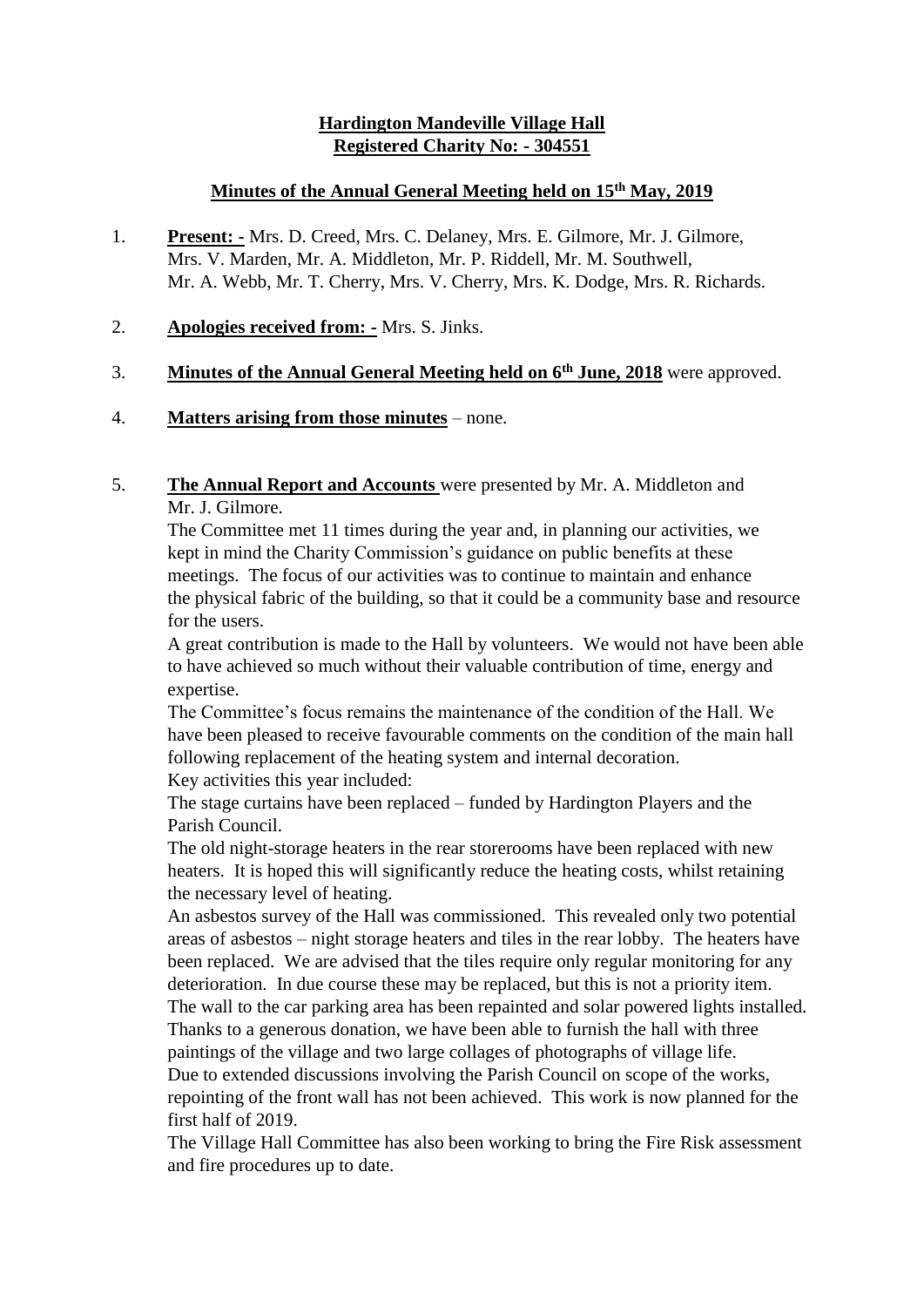The SSDC Food Hygiene Officer has been consulted to ascertain the need for a registration for food hygiene. We have been advised that registration is not required for the activities we currently run – for example one-off events such as the Turkey Supper or Village Breakfast. Registration could be needed for a more complex food preparation event or provision to vulnerable consumers – this would be a responsibility of the organisers of such an event.

In addition to the Fire Risk Assessment, we have also arranged an Accessibility Survey. Actions are being taken based on the findings of these reports. The following policies were adopted in 2018/19:

- Acquisitions Policy (financial approvals)
- Safeguarding Policy
- Asbestos Management Plan The following policies are currently under review:
- Health and Safety Risk Assessment
- Disability Discrimination
- Conflict of Interest Policy
- GDPR Policy
- Volunteer Policy
- Fire Risk Assessment

The Committee is working on new Conditions of Hire.

We have arranged for regular reports of our activities to be included in the Messenger; the Parish Council has a standing agenda item for village hall matters and we aim to keep the village website up to date.

## **Financial Review**

As in previous years, our main sources of income were hire charges and donations, with further useful income from fund raising and our Feed-In Tariff. Our main areas of expenditure were repairs and maintenance and utility costs. In 2018, the Committee undertook a review of hire rates, considering the charges at similar halls in the area. It was decided that the basic rates should remain unchanged in 2019, but the following would be amended from January, 2019:

- Any additional preparation time over the free period of 30 minutes will be charged at the standard hire rate (compared to a previous discounted rate of £2).
- An additional charge would be levied where the kitchen is to be used to prepare a full meal service.
- Parties/Weddings to be charged on a flat fee to be agreed with the Treasurer on a case-by-case basis.

We aim to hold at least £5,000 in reserves at the year end. We would like to thank all those who have raised funds for the hall – the Street Fayre team; Firework night team; the Women's Institute; the Hardington Players; the Horse and Dog Show; the Turkey Supper team and, of course, the Parish Council.

The Committee and a number of volunteers has continued to organise regular events throughout the year, including

- Moviola film screenings
- Teas and Toes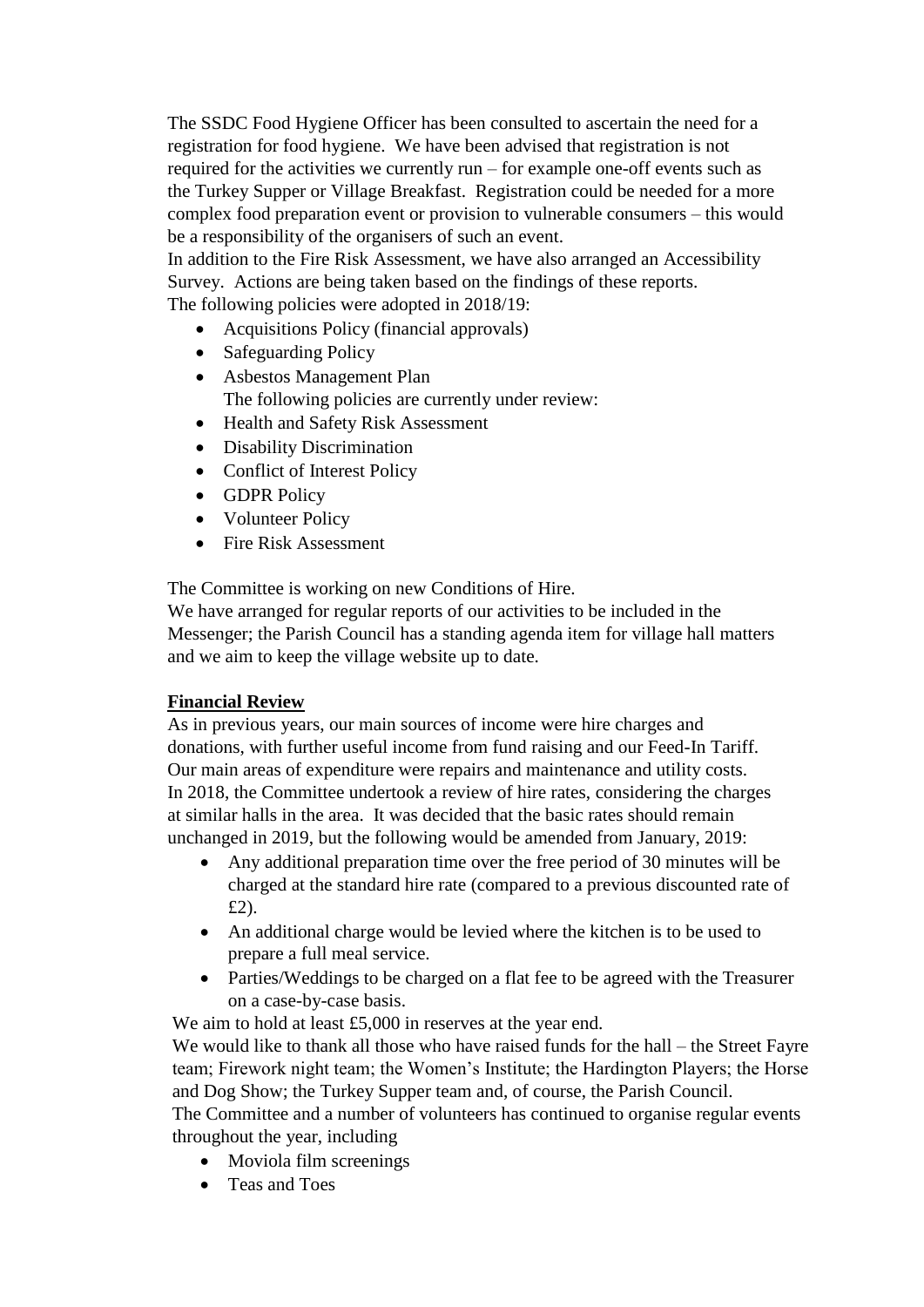• Coffee Mornings

These have provided a useful regular income. In addition, we have continued the operation of the 100 Club

#### **Future Plans**

Repointing – the repointing of the entrance side and the front of the Hall will take place this year, and we thank the Parish Council for taking on and funding this project.

The Village Hall Committee is considering whether it might be advisable to fit mains (rather than battery) powered smoke/fire detectors in the Hall in future.

We are also pursuing a number of improvements in accessibility, including upgrades to the Accessible Toilet, hall entrance improvements and the possibility of installing a hearing loop. We will be seeking grant funding for these works.

Quotations are being sought for the replacement of soffit boards and guttering at the rear of the hall.

#### **Thanks**

We remain indebted to the many volunteers without whom the hall could not be run. The Committee would also like to express its thanks to the Parish Council for their continued financial support.

#### **Declaration**

The trustees declare they have approved the trustees' report above.

## 6. **Election of five members to the Village Hall Committee**

The following were elected to the Committee: - Mrs. E. Gilmore, Mr. J. Gilmore, Mrs. S. Jinks, Mr. P. Riddell, Mr. M. Southwell.

#### 7. **Representatives**

The following representatives have been appointed to the Committee: - Garden Club Mrs. V. Marden Parish Council Mr. A. Webb Parochial Church Council Mrs. D. Creed W.I. Mrs. C. Delaney The Hardington Players are not represented.

#### 8. **Any other business**

(i) Mrs. S. Phillips had asked (via e-mail) why we did not take part in the Christmas Rotary Raffle in 2018. Mr. J. Gilmore explained that it had been decided to start a 100 Club and if fully subscribed would bring in an income of £600 after prizes were awarded and no-one had come forward to organise the Rotary Raffle. The Rotary Club income was typically £200 - £250. Mrs. K. Dodge showed an interest in taking this project on this year. It was explained that it involved collecting tickets and returning stubs and money to a location in Yeovil as well as selling the tickets during the busy run-up to Christmas. A decision will be made whether we partake in the 2019 raffle in October when we receive information from the Rotary Club.